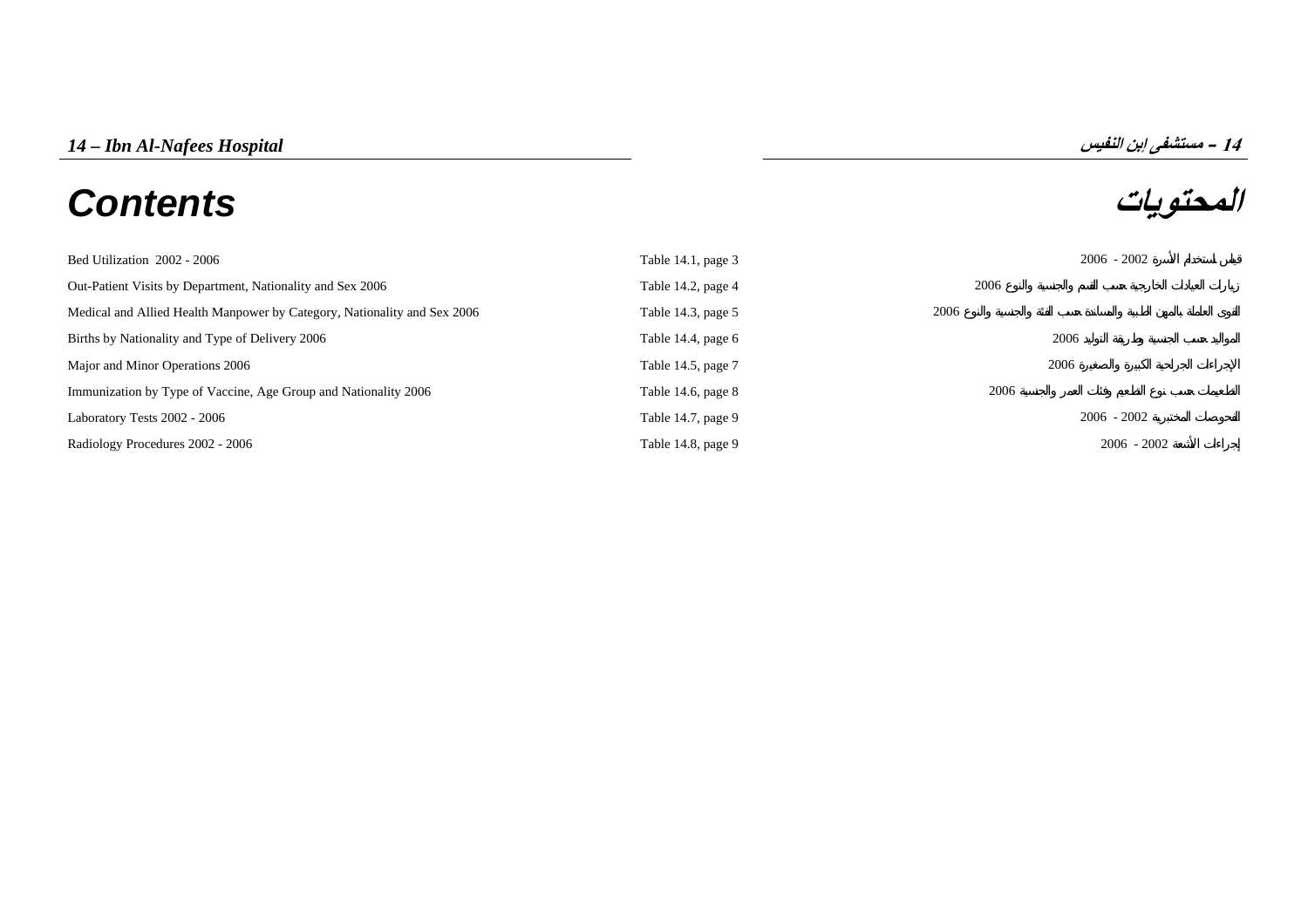## **Table 14.1 2006 - 2002Bed Utilization 2002 - 2006**

<span id="page-1-0"></span>

| <b>Description</b>      | 2006  | 2005  | 2004  | 2003  | <i><b>2002</b></i> |
|-------------------------|-------|-------|-------|-------|--------------------|
| Total admissions        | 2,878 | 2,500 | 2,087 | 1,741 | 1,525              |
| Total discharges        | 2,878 | 2,500 | 2,087 | 1,741 | 1,525              |
| Number of beds          | 18    | 14    | 15    | 15    | 11                 |
| Bed days available      | 6,570 | 5,110 | 5,490 | 5,475 | 4,015              |
| Patient days-overnight  | 1,907 | 574   | 444   | 516   | 400                |
| Patients days < 1 day   | 971   | 1,926 | 1,643 | 1225  | 1163               |
| Total patients days     | 2,878 | 2,500 | 2,087 | 1,741 | 1,563              |
| Bed occupancy rate      | 43.8  | 48.9  | 38.0  | 31.8  | 38.9               |
| Turnover rate           | 159.9 | 178.6 | 139.1 | 116.1 | 138.6              |
| Turnover interval       | 1.3   | 1.0   | 1.6   | 2.1   | 1.6                |
| Average daily admission | 7.9   | 6.8   | 5.7   | 4.8   | 4.2                |
| Average daily discharge | 7.9   | 6.8   | 5.7   | 4.8   | 4.2                |
| Average length of stay  | 1.0   | 1.0   | 1.0   | 1.0   | 1.0                |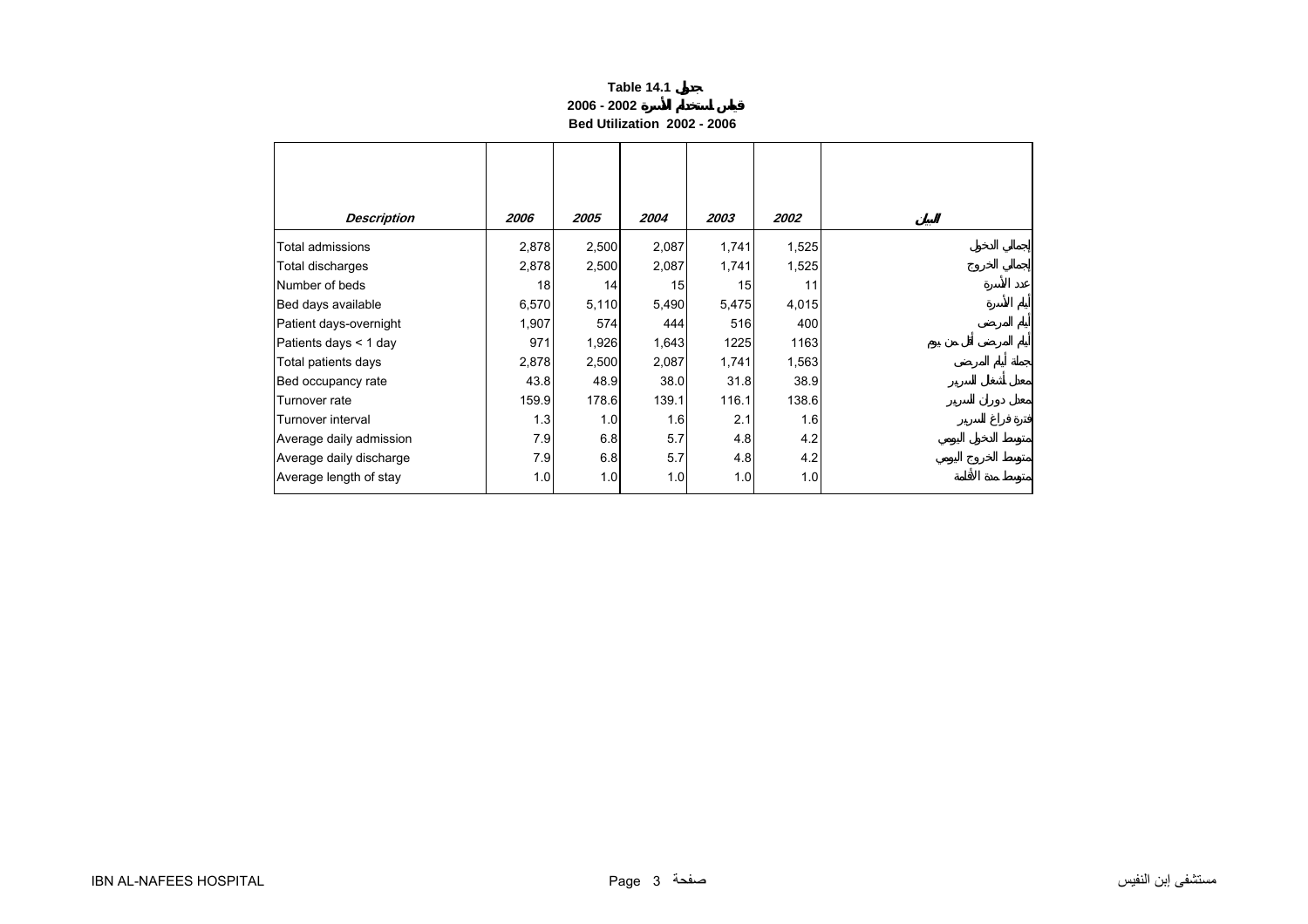# **Out-Patient Visits by Department, Nationality and Sex 2006**

**2006**

<span id="page-2-0"></span>

|                                   | <b>Total</b> |        |             | Non-Bahraini |        |                | <b>Bahraini</b> |        |             |         |
|-----------------------------------|--------------|--------|-------------|--------------|--------|----------------|-----------------|--------|-------------|---------|
|                                   |              |        |             |              |        |                |                 |        |             |         |
| <b>Department</b>                 | Total        | Female | <b>Male</b> | <b>Total</b> | Female | <b>Male</b>    | <b>Total</b>    | Female | <b>Male</b> |         |
| <b>Hospital Clinics</b>           |              |        |             |              |        |                |                 |        |             |         |
| <b>General Practice</b>           | 11,047       | 5,746  | 5,301       | 2,717        | 1,568  | 1,149          | 8,330           | 4,178  | 4,152       |         |
| Orthopedics                       | 2,188        | 985    | 1,203       | 488          | 243    | 245            | 1,700           | 742    | 958         |         |
| Obstetrics & Gynecology           | 4,420        | 4,417  | 3           | 1,448        | 1,446  | $\overline{2}$ | 2,972           | 2,971  | 1           |         |
| Paediatrics                       | 717          | 347    | 370         | 328          | 147    | 181            | 389             | 200    | 189         |         |
| Surgical                          | 1,229        | 602    | 627         | 329          | 134    | 195            | 900             | 468    | 432         |         |
| Psychiatric                       | 1,405        | 592    | 813         | 413          | 168    | 245            | 992             | 424    | 568         |         |
| <b>Psychological Services</b>     | 204          | 110    | 94          | 17           | 10     | 7              | 187             | 100    | 87          |         |
| Dermatology                       | 2,872        | 1,944  | 928         | 689          | 475    | 214            | 2,183           | 1,469  | 714         |         |
| Optometry                         | 155          | 81     | 74          | 63           | 33     | 30             | 92              | 48     | 44          |         |
| Urology                           | 572          | 142    | 430         | 149          | 25     | 124            | 423             | 117    | 306         |         |
| Ear, Nose & Throat                | 930          | 419    | 511         | 235          | 109    | 126            | 695             | 310    | 385         |         |
| Physical Medicine (Physiotherapy) | 3,850        | 1,884  | 1,966       | 1,059        | 484    | 575            | 2,791           | 1,400  | 1,391       |         |
| <b>Sub-Total</b>                  | 29,589       | 15,385 | 10,354      | 6,876        | 4,358  | 2,518          | 18,863          | 11,027 | 7,836       |         |
| Other Clinics *                   |              |        |             |              |        |                |                 |        |             | $\star$ |
| Dental                            | 2,685        | 1,437  | 1,248       | 678          | 325    | 353            | 2,007           | 1,112  | 895         |         |
| E.N.T.                            | 2,592        | 1,289  | 1,303       | 266          | 108    | 158            | 2,326           | 1,181  | 1,145       |         |
| Ophthalmology                     | 5,803        | 2,915  | 2,888       | 1,705        | 746    | 959            | 4,098           | 2,169  | 1,929       |         |
| Orthopedics                       | 2,351        | 1,157  | 1,194       | 475          | 229    | 246            | 1,876           | 928    | 948         |         |
| Paediatrics                       | 3,839        | 1,752  | 2,087       | 461          | 214    | 247            | 3,378           | 1,538  | 1,840       |         |
| Surgical                          | 1,589        | 707    | 882         | 206          | 91     | 115            | 1,383           | 616    | 767         |         |
| Urology                           | 3,885        | 1,097  | 2,788       | 788          | 163    | 625            | 3,097           | 934    | 2,163       |         |
| Neurology                         | 1,494        | 801    | 693         | 204          | 105    | 99             | 1,290           | 696    | 594         |         |
| Nephrology                        | 3,849        | 1,912  | 1,937       | 365          | 168    | 197            | 3,484           | 1,744  | 1,740       |         |
| Plastic / Cosmetic Surgery        | 337          | 257    | 80          | 40           | 30     | 10             | 297             | 227    | 70          |         |
| Cardiology                        | 988          | 502    | 486         | 120          | 48     | 72             | 868             | 454    | 414         |         |
| Invitro Fertilization (I.V.F.)    | 3,258        | 3,204  | 54          | 859          | 843    | 16             | 2,399           | 2,361  | 38          |         |
| Chest                             | 3,804        | 2,149  | 1,655       | 496          | 272    | 224            | 3,308           | 1,877  | 1,431       |         |
| <b>Fertility Clinic</b>           | 325          | 320    | 5           | 29           | 27     | $\overline{a}$ | 296             | 293    | 3           |         |
| Acupuncture                       | 352          | 256    | 96          | 66           | 58     | 8              | 286             | 198    | 88          |         |
| <b>Sub Total</b>                  | 37,151       | 19,499 | 17,300      | 6,692        | 3,369  | 3,323          | 30,107          | 16,130 | 13,977      |         |
| <b>Grand Total</b>                | 66,740       | 19,755 | 17,396      | 6,758        | 7,727  | 5,841          | 30,393          | 27,157 | 21,813      |         |

*\* Other Clinics: these clinics are operating under the hospital administration and their service details are included in private clinics.* . : *\**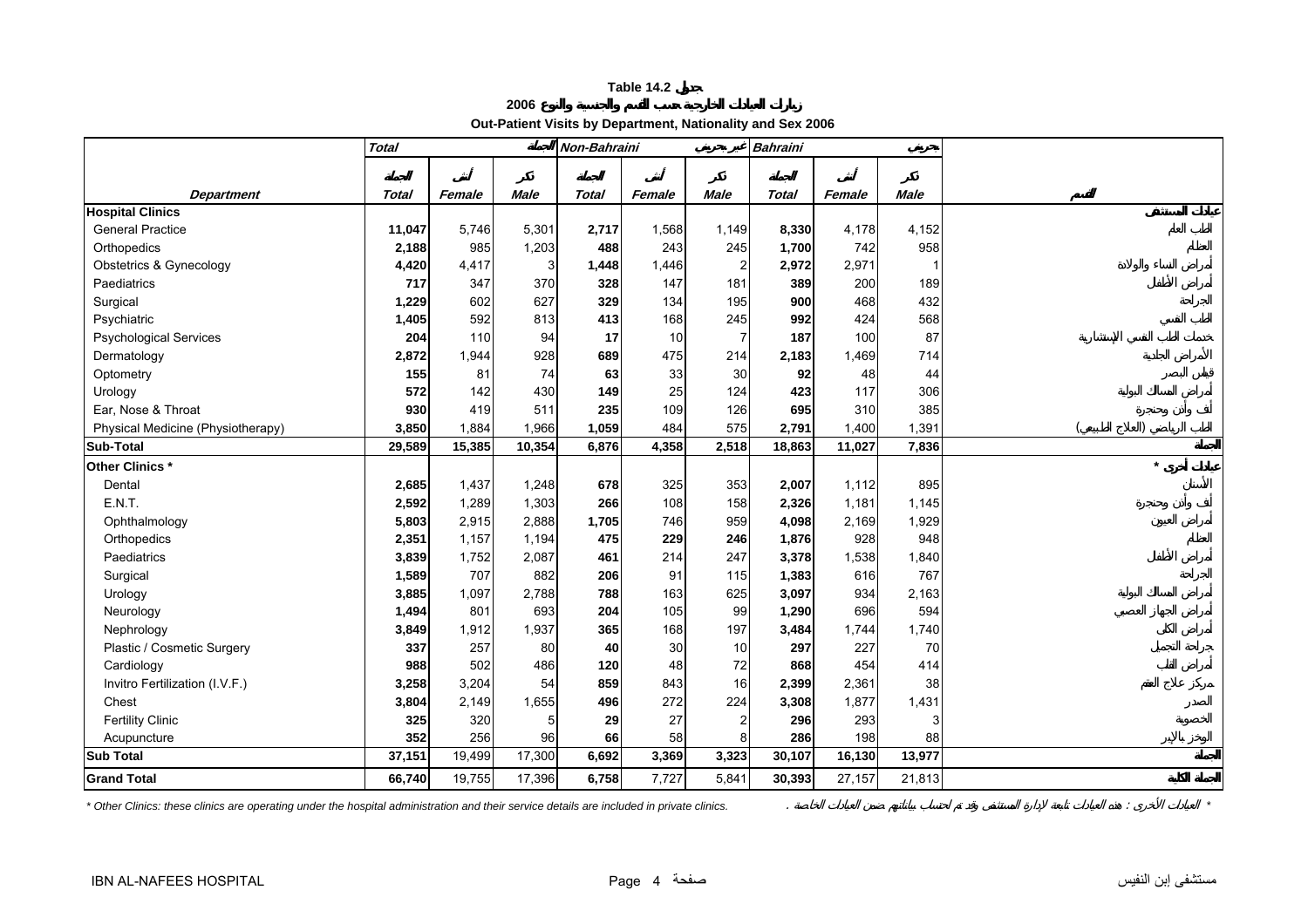# **جدول 14.3 Table القوى العاملة بالمهن الطبية والمساندة حسب الفئة <sup>و</sup> الجنسية <sup>و</sup> النوع <sup>2006</sup> Medical and Allied Health Manpower by Category, Nationality and Sex 2006**

<span id="page-3-0"></span>

|                                                         | <b>Total</b> |        |                | Non-Bahraini    |        |      | <b>Bahraini</b> |        |      |  |
|---------------------------------------------------------|--------------|--------|----------------|-----------------|--------|------|-----------------|--------|------|--|
|                                                         |              |        |                |                 |        |      |                 |        |      |  |
| Category                                                | <b>Total</b> | Female | Male           | <b>Total</b>    | Female | Male | <b>Total</b>    | Female | Male |  |
| Physicians                                              | 16           | 8      | 8              | 14 <sup>1</sup> | 81     |      |                 |        |      |  |
| Nurses*                                                 | 20           | 20     |                | 19              | 19     |      |                 |        |      |  |
| <b>Practical Nurses</b>                                 | 6            | 6      |                |                 |        |      |                 |        |      |  |
| Laboratory Technologists & Technicians                  |              | 5      | $\overline{2}$ |                 |        |      |                 |        |      |  |
| Radiographers and Technicians                           |              |        |                |                 |        |      |                 |        |      |  |
| Physiotherapists, Occupational Therapists & Technicians |              |        |                |                 |        |      |                 |        |      |  |

*\* Nurses excluding practical nurses and other grades below staff nurse .* . : *\**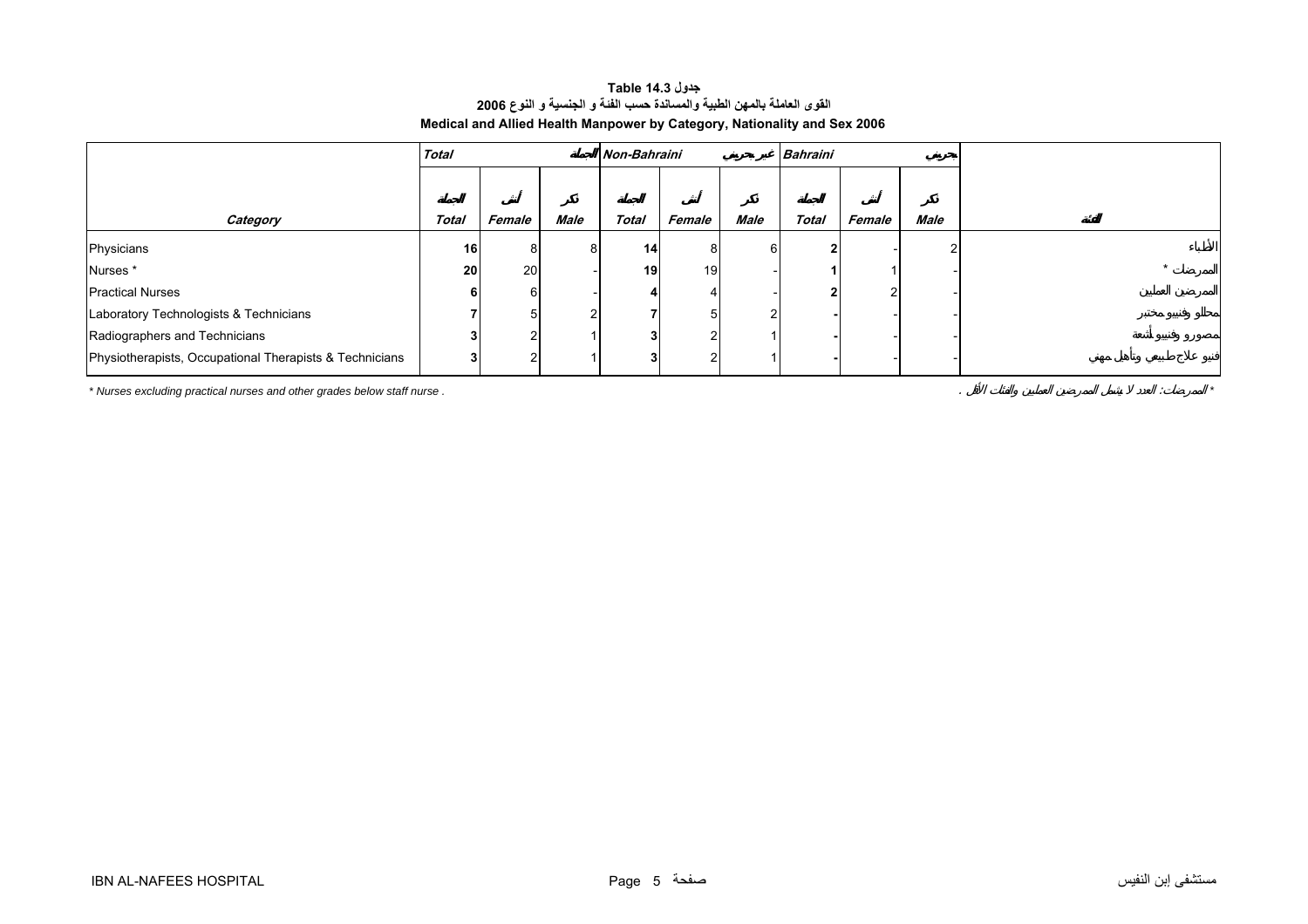**2006** 

**Births by Nationality and Type of Delivery 2006** 

<span id="page-4-0"></span>

|                                   |                               |                               |                                    | <b>Live Births</b>                 |               |                                           |                         |  |
|-----------------------------------|-------------------------------|-------------------------------|------------------------------------|------------------------------------|---------------|-------------------------------------------|-------------------------|--|
| <b>Births</b>                     |                               |                               |                                    | <b>Premature</b>                   |               | <b>Full Term</b>                          |                         |  |
| Nationality / type<br>of delivery | <b>Total</b><br><b>Births</b> | <b>Still</b><br><b>Births</b> | <b>Total Live</b><br><b>Births</b> | Congenital<br><b>Abnormalities</b> | <b>Normal</b> | <b>Congenital</b><br><b>Abnormalities</b> | <b>Normal</b>           |  |
| <b>Bahraini</b>                   |                               |                               |                                    |                                    |               |                                           |                         |  |
| Normal Delivery                   |                               |                               |                                    |                                    |               |                                           |                         |  |
| Vertex                            | 25                            |                               | 25                                 |                                    |               |                                           | 25                      |  |
| <b>Breech</b>                     |                               |                               |                                    |                                    |               |                                           |                         |  |
| <b>Assisted Delivery</b>          |                               |                               |                                    |                                    |               |                                           |                         |  |
| Vacuum                            | 20                            |                               | 20                                 |                                    |               |                                           | 20                      |  |
| Forceps                           |                               |                               |                                    |                                    |               |                                           |                         |  |
| Caesarian section                 | 25                            |                               | 25                                 |                                    |               |                                           | 25                      |  |
| <b>Total Bahraini</b>             | 70                            |                               | 70                                 |                                    |               |                                           | 70                      |  |
| Non-Bahraini                      |                               |                               |                                    |                                    |               |                                           |                         |  |
| Normal Delivery                   |                               |                               |                                    |                                    |               |                                           |                         |  |
| Vertex                            | 13                            |                               | 13                                 |                                    |               |                                           | 13                      |  |
| <b>Breech</b>                     |                               |                               |                                    |                                    |               |                                           |                         |  |
| <b>Assisted Delivery</b>          |                               |                               |                                    |                                    |               |                                           |                         |  |
| Vacuum                            | 2                             |                               | 2                                  |                                    |               |                                           | $\overline{\mathbf{c}}$ |  |
| Forceps                           |                               |                               |                                    |                                    |               |                                           |                         |  |
| Caesarian section                 | 19                            |                               | 19                                 |                                    |               |                                           | 19                      |  |
| <b>Total Non-Bahraini</b>         | 34                            |                               | 34                                 |                                    |               |                                           | 34                      |  |
| <b>Grand Total</b>                | 104                           |                               | 104                                |                                    |               |                                           | 104                     |  |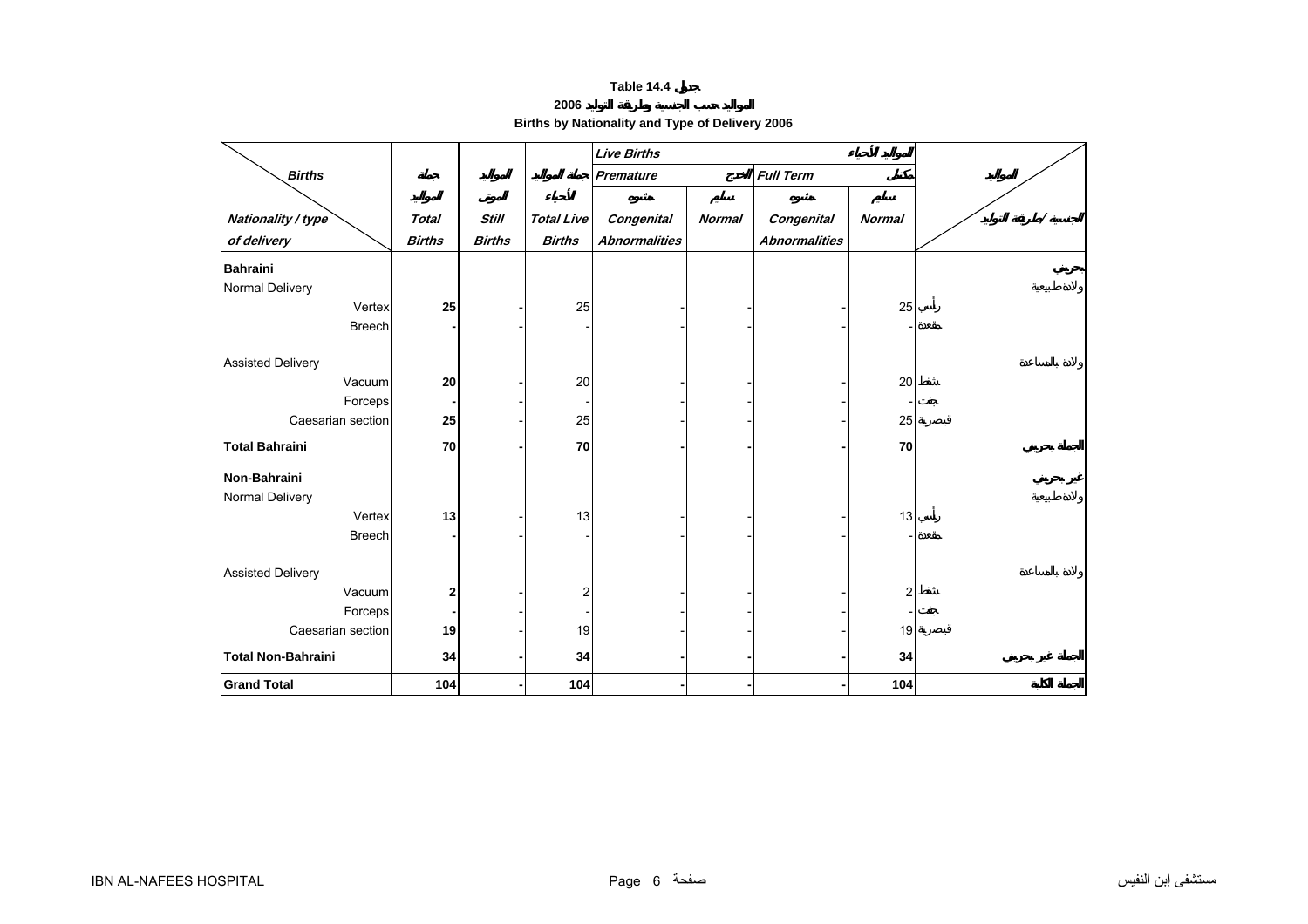# **2006**

# **Major and Minor Operations 2006**

<span id="page-5-0"></span>

|                        | Procedure Type |       |       |  |
|------------------------|----------------|-------|-------|--|
|                        |                |       |       |  |
|                        |                |       |       |  |
| <b>Department</b>      | <b>Total</b>   | Minor | Major |  |
| General Surgery        | 355            | 269   | 86    |  |
| Orthopedics & Fracture | 118            | 53    | 65    |  |
| Urology                | 210            | 149   | 61    |  |
| <b>Plastic Surgery</b> | 170            | 61    | 109   |  |
| Paediatrics            |                |       |       |  |
| Ear, Nose & Throat     | 91             | 38    | 53    |  |
| Opthalmology           | 450            | 195   | 255   |  |
| Gynecology             | 176            | 139   | 37    |  |
| <b>Obstetrics</b>      | 48             |       | 48    |  |
| Dental                 | 11             | 10    |       |  |
| Endoscopies            | 470            | 470   |       |  |
| Others                 | 1              | 1     |       |  |
| <b>Total</b>           | 2,100          | 1,385 | 715   |  |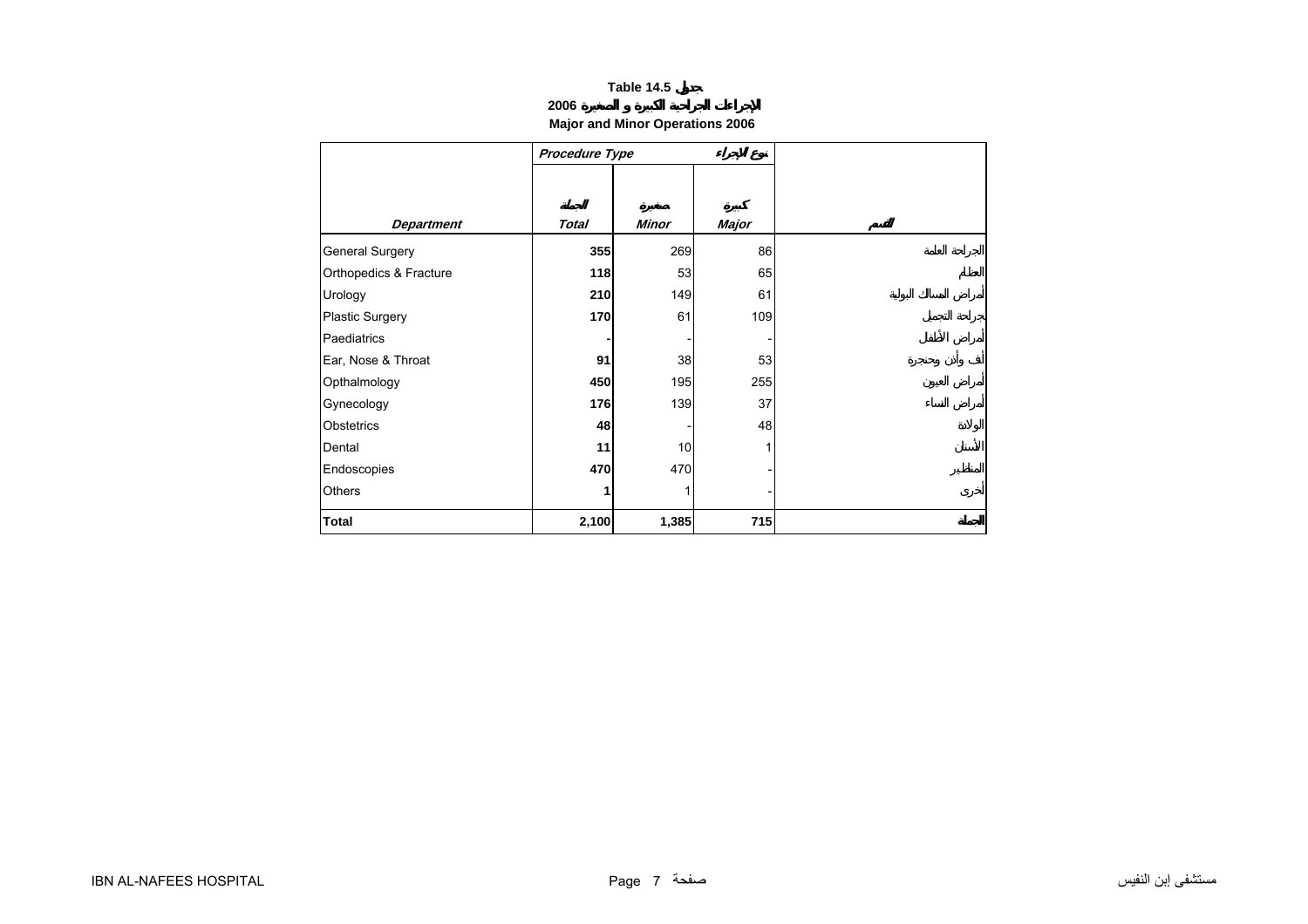**2006**

|  | Immunization by Type of Vaccine, Age Groups and Nationality 2006 |  |  |  |
|--|------------------------------------------------------------------|--|--|--|
|--|------------------------------------------------------------------|--|--|--|

<span id="page-6-0"></span>

|              | <b>Total</b>   |                   |              | $2 - 5$ years  |                   |              | $1 - 2$ years |                   |              | <b>Below 1 year</b> |                |                                   |
|--------------|----------------|-------------------|--------------|----------------|-------------------|--------------|---------------|-------------------|--------------|---------------------|----------------|-----------------------------------|
|              |                |                   |              |                |                   |              |               |                   |              |                     |                |                                   |
|              | Non-           |                   |              | Non-           |                   |              | Non-          |                   |              | Non-                |                | Type of vaccine                   |
| <b>Total</b> |                | Bahraini Bahraini | Total        |                | Bahraini Bahraini | <b>Total</b> |               | Bahraini Bahraini | <b>Total</b> | <b>Bahraini</b>     | Bahraini       |                                   |
|              |                |                   |              |                |                   |              |               |                   |              |                     |                | 1()<br><b>Hepatitis B/DPT/HIB</b> |
|              |                |                   |              |                |                   |              |               |                   |              |                     |                | ( )                               |
| 46           | 16             | 30                | $\mathbf{1}$ |                |                   |              |               |                   | 45           | 16                  | 29             | Dose 1                            |
| 36           | 15             | 21                | $\mathbf 2$  |                | 2                 | 1            |               |                   | 33           | 15                  | 18             | Dose 2                            |
| 28           | 15             | 13                | $\mathbf{1}$ |                |                   | 9            |               | 5                 | 18           | 11                  | $\overline{7}$ | Dose 3                            |
| 8            | 5              | 3                 | 1            |                |                   | 5            |               | 2                 | 2            |                     |                | Booster 1 dose                    |
| 4            |                | 3                 | 3            |                | 3                 |              |               |                   |              |                     |                | Booster 2 dose                    |
|              |                |                   |              |                |                   |              |               |                   |              |                     |                | Poliomyelitis                     |
| 32           | 10             | 22                | $\mathbf 1$  |                |                   | 1            |               |                   | 30           | 9                   | 21             | Dose 1                            |
| 29           | 16             | 13                | 8            | 5              | 3                 | 4            |               |                   | 17           | 8                   | 9              | Dose 2                            |
| 35           | 13             | 22                | 1            |                |                   | 18           |               | 14                | 16           | 9                   | $\overline{7}$ | Dose 3                            |
| 6            | $\overline{2}$ | $\overline{4}$    | $\mathbf{2}$ |                |                   | 4            |               | 3                 |              |                     |                | Booster 1 dose                    |
| 1            |                |                   |              |                |                   |              |               |                   |              |                     |                |                                   |
|              |                |                   |              |                |                   |              |               |                   |              |                     |                | Booster 2 dose                    |
|              |                |                   |              |                |                   |              |               |                   |              |                     |                | Mumps, Measles, Rubella           |
| 13           | $\overline{7}$ | 6                 | 4            | 3 <sup>1</sup> |                   | 8            |               |                   |              |                     |                | Dose 1                            |
| 5            | $\overline{2}$ | 3                 | 4            | 2              |                   |              |               |                   | <b>NA</b>    | <b>NA</b>           | <b>NA</b>      | Dose 2                            |

*(NA) Not Applicable.*